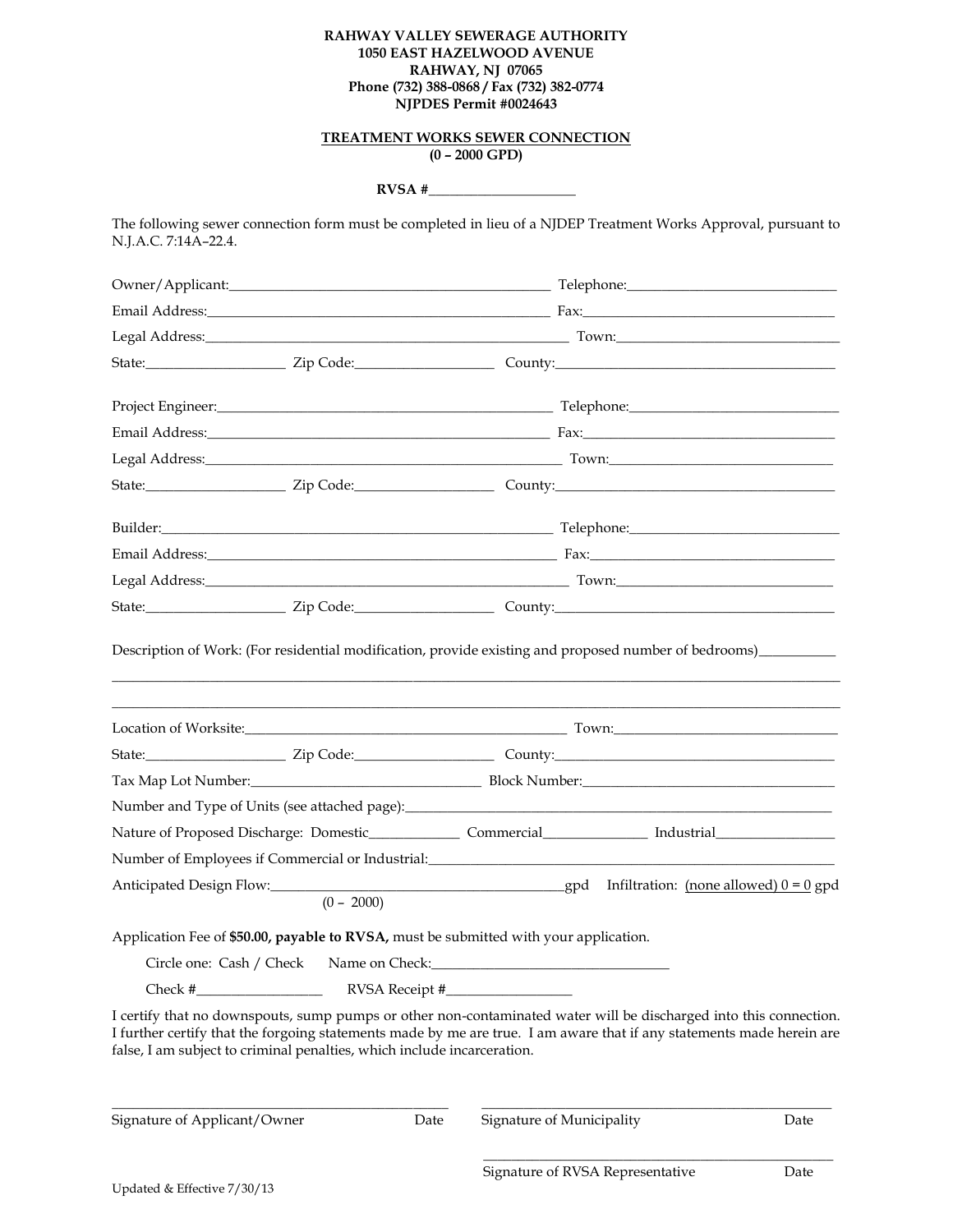## New Jersey Department of Environmental Protection Regulation N.J.A.C. 7:14A–23.3 Design Flow Calculation Listing

**7:14A-23.3 Projected flow criteria.** This is a courtesy copy of this rule. All of the Department's rules are compiled in Title 7 of the New Jersey Administrative Code.

(a) The values specified below are to be used in computing the projected flow to wastewater conveyance and treatment facilities and when making an application for a treatment works approval pursuant to N.J.A.C. 7:14A-22. The specific measurement unit listed for each category shall be used as the basis for the projected flow. No additional provisions for inflow and infiltration are required. For the purposes of design only, other values, proposed by the design engineer, through actual water usage data, may be accepted at the Department's discretion, with an appropriate safety factor. However, all determination concerning whether or not any specific project requires a treatment works approval and/or sewer ban exemption shall be based upon the projected flow criteria established below. These criteria are not mandated to be used by sewerage authorities as a basis for establishing local user fees and/or connection fees.

| <b>Type of Establishment</b>                                                                             | <b>Measurement Unit</b> | <b>Gallons Per Day</b> |  |  |  |
|----------------------------------------------------------------------------------------------------------|-------------------------|------------------------|--|--|--|
| <b>Residential Dwellings</b><br>(single family home, duplex units, townhouses, condominiums, apartments) |                         |                        |  |  |  |
| 1 bedroom unit                                                                                           | Per Dwelling            | 150                    |  |  |  |
| 2 bedroom unit                                                                                           | Per Dwelling            | 225                    |  |  |  |
| 3 bedroom unit or larger                                                                                 | Per Dwelling            | 300                    |  |  |  |
| 1 bedroom unit (age restricted)                                                                          | Per Dwelling            | 110                    |  |  |  |
| 2 bedroom unit (age restricted)                                                                          | Per Dwelling            | 170                    |  |  |  |
| 3 bedroom unit (age restricted)                                                                          | Per Dwelling            | 225                    |  |  |  |
| Transit dwelling units                                                                                   |                         |                        |  |  |  |
| <b>Hotels</b>                                                                                            | Bedroom                 | 75                     |  |  |  |
| Lodging houses and tourist homes                                                                         | Bedroom                 | 60                     |  |  |  |
| Motels and tourist cabins                                                                                | Bedroom                 | 60                     |  |  |  |
|                                                                                                          |                         |                        |  |  |  |
| Boarding houses (max. permitted occupancy)                                                               | Boarder                 | 50                     |  |  |  |
| Camps                                                                                                    |                         |                        |  |  |  |
| Campground - Mobile rec. vehicle/Tent                                                                    | Site                    | 100                    |  |  |  |
| Parked mobile trailer site                                                                               | Site                    | 200                    |  |  |  |
| Children's camps                                                                                         | Bed                     | 50                     |  |  |  |
| Labor camps                                                                                              | Bed                     | 40                     |  |  |  |
| Day camps--no meals                                                                                      | Person                  | 15                     |  |  |  |
| Restaurants (including washrooms and turnover)                                                           |                         |                        |  |  |  |
| Average restaurant                                                                                       | Seat                    | 35                     |  |  |  |
| Bar/Cocktail lounges                                                                                     | Seat                    | 20                     |  |  |  |
| Fast food restaurant                                                                                     | Seat                    | 15                     |  |  |  |
| 24 hour service restaurant                                                                               | Seat                    | 50                     |  |  |  |
| Curb service/Drive-in restaurant                                                                         | Car Space               | 50                     |  |  |  |
| $\overline{\text{Clubs}}$                                                                                |                         |                        |  |  |  |
| Residential                                                                                              | Member                  | 75                     |  |  |  |
| Nonresidential                                                                                           | Member                  | 35                     |  |  |  |
| Racquet club                                                                                             | (Per Court Per Hour)    | 80                     |  |  |  |
| Bathhouse with shower                                                                                    | Person                  | 25                     |  |  |  |
| Bathhouse without shower                                                                                 | Person                  | 10                     |  |  |  |